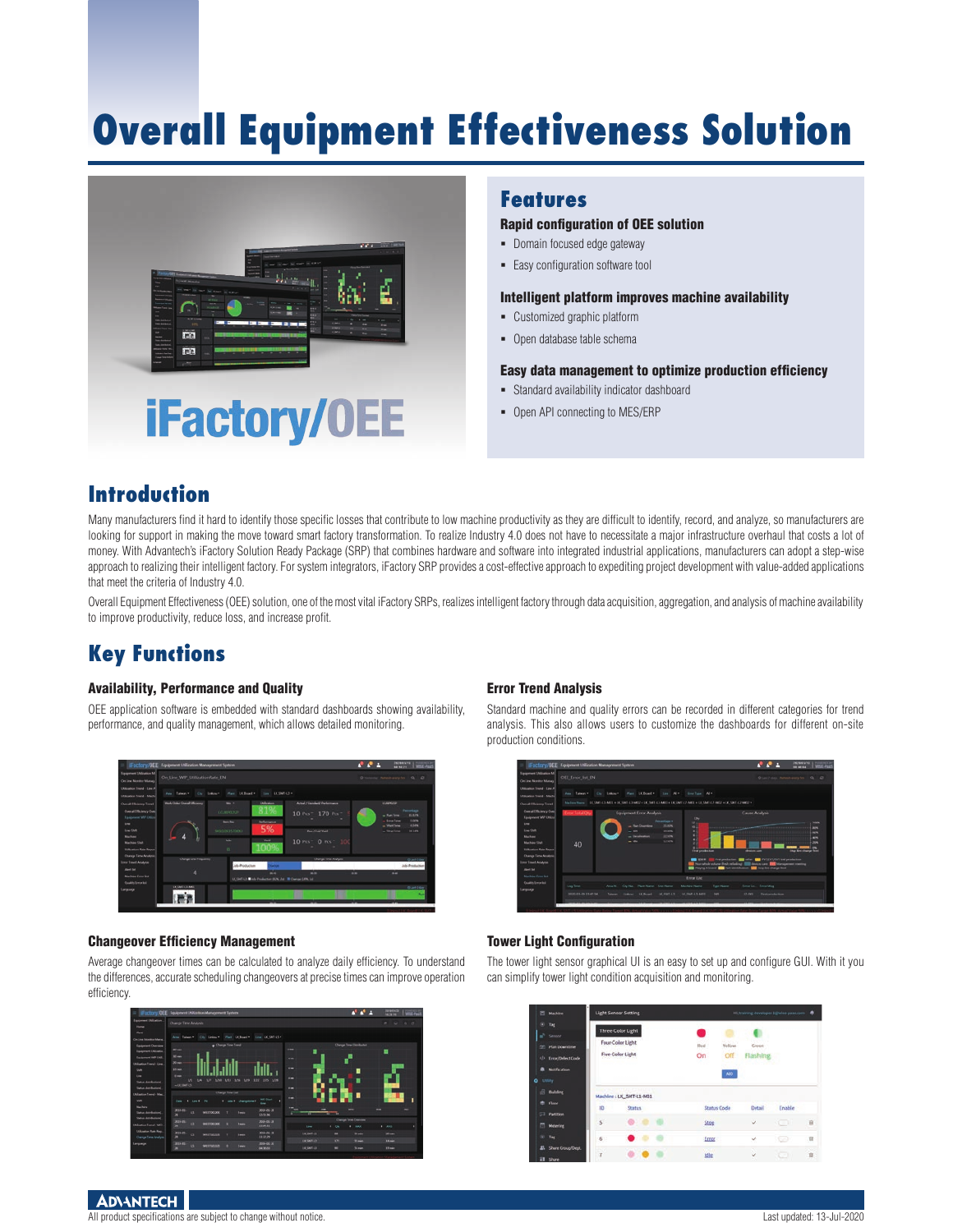### Overall Equipment Effectiveness Solution

## **Selection of OEE Computing Service**



| Solution Ready Package    |                                                                          | <b>Enterprise Server</b>                                               | ME edge -Shop                                                       | ME edge - Line                                                      | ME edge - Cell                                                      |  |  |
|---------------------------|--------------------------------------------------------------------------|------------------------------------------------------------------------|---------------------------------------------------------------------|---------------------------------------------------------------------|---------------------------------------------------------------------|--|--|
|                           | <b>Operation System</b>                                                  | Windows server 2019                                                    | Windows 10                                                          | Windows 10                                                          | Windows 10                                                          |  |  |
|                           | Office                                                                   | MS Office 2019                                                         | N/A                                                                 | N/A                                                                 | N/A                                                                 |  |  |
|                           | <b>SCADA</b>                                                             | WebAccess 8.4                                                          |                                                                     |                                                                     |                                                                     |  |  |
| <b>SRP Software</b>       | <b>Container Tech</b><br>Docker Desktop for Windows Stable; Edition 2.0  |                                                                        |                                                                     |                                                                     |                                                                     |  |  |
|                           | Database                                                                 | Postgre SQL Version 11 & Mongo Version 4                               |                                                                     |                                                                     |                                                                     |  |  |
|                           | <b>Customized Graphic Platform</b>                                       | WISE-PaaS/Dashboard                                                    |                                                                     |                                                                     |                                                                     |  |  |
|                           | Support HTML5 Browser (Recommend Google Chrome)<br><b>Browser</b>        |                                                                        |                                                                     |                                                                     |                                                                     |  |  |
|                           | Chinese / English<br>Language                                            |                                                                        |                                                                     |                                                                     |                                                                     |  |  |
|                           | <b>SCADA Maximum</b><br><b>Communication Linkage</b>                     | Unlimited                                                              | 5000                                                                | 1500                                                                | 300                                                                 |  |  |
|                           | <b>OEE Device Linkage</b>                                                | 2000                                                                   | 200                                                                 | 50                                                                  | 5                                                                   |  |  |
|                           | Data Retention Period                                                    | 10 years                                                               | 1 year                                                              | 1 year                                                              | 1 year                                                              |  |  |
|                           | Hardware Platform                                                        | HPC-8212                                                               | MIC-7700H                                                           | <b>MIC-7700H</b>                                                    | <b>MIC-7700H</b>                                                    |  |  |
|                           | CPU                                                                      | Intel Scalable XEON 2.1G<br>11M 8Core Silver                           | Intel Core 2.9G 8M<br>4Core i7-7700T                                | Intel Core 2.3G 6M<br>4Core i5-7500TE                               | Intel Core 2.3G 6M<br>2Core i3-7101E                                |  |  |
|                           | Memory                                                                   | <b>32G DDR4</b>                                                        | <b>32G DDR4</b>                                                     | <b>16G DDR4</b>                                                     | <b>16G DDR4</b>                                                     |  |  |
| <b>On-Premise Carrier</b> | Storage                                                                  | 4T SAS HDD *4pcs by<br>Raid <sub>5</sub><br>C drive: 2T / D drive: 10T | C drive: 128G SSD<br>D drive: 1T SSD                                | C drive: 128G SSD<br>D drive: 512G SSD                              | C drive: 128G SSD<br>D drive: 128G SSD                              |  |  |
|                           | <b>PSU</b>                                                               | 550W redundant PSU                                                     | 150W Adapter                                                        | 150W Adapter                                                        | 150W Adapter                                                        |  |  |
|                           | RJ45 x 2<br>VGA x 1<br>I/O & Port<br>HDMI x 1<br>$USB \times 2$<br>COMX1 |                                                                        | RJ45 x 2<br>VGA x 1<br>HDMI x 1<br>$USB \times 8$<br>$COM \times 4$ | RJ45 x 2<br>VGA x 1<br>HDMI x 1<br>$USB \times 8$<br>$COM \times 4$ | RJ45 x 2<br>VGA x 1<br>HDMI x 1<br>$USB \times 8$<br>$COM \times 4$ |  |  |
|                           | Remote Hardware Control                                                  | Support IPMI                                                           | Support Device On                                                   | Support Device On                                                   | Support Device On                                                   |  |  |
|                           | Certification                                                            | CE / FCC                                                               | CE / FCC / UL / CCC                                                 | CE / FCC / UL / CCC                                                 | CE / FCC / UL / CCC                                                 |  |  |